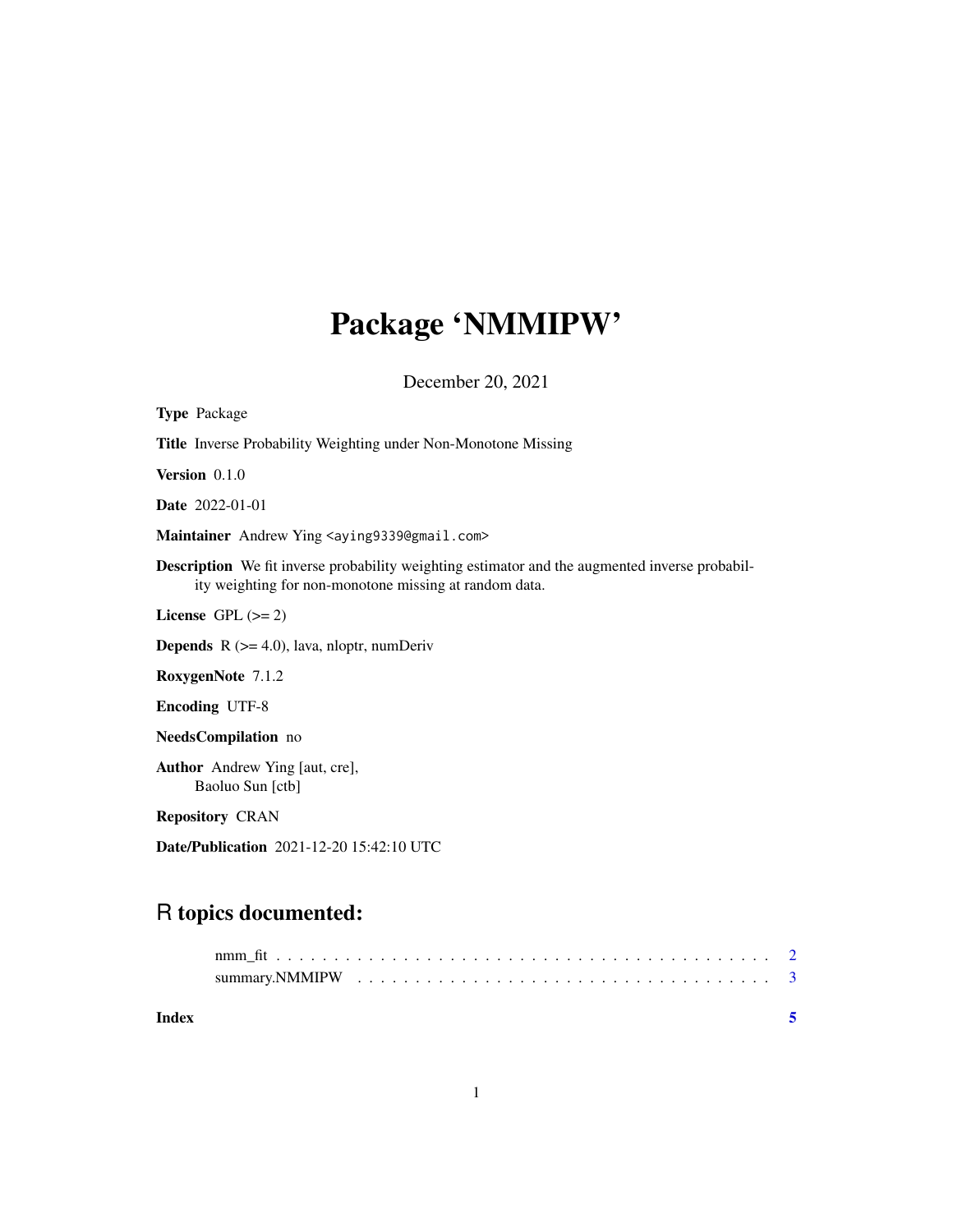<span id="page-1-0"></span>

#### Description

nmm\_fit is the main function used to fit IPW or AIPW estimators under nonmonotone missing at random data

#### Usage

```
nmm_fit(
  data,
  O,
 AIPW = FALSE,
  formula = NULL,
  func = NULL,
 weights = NULL,
  ...
```
#### Arguments

)

| data      | a data frame to fit                                                       |
|-----------|---------------------------------------------------------------------------|
| $\Omega$  | missing indicator                                                         |
| AIPW      | indicator if fitting augmented IPW                                        |
| formula   | optional formula specified to fit.                                        |
| func      | optional fitting function, currently support 'lm' and 'glm'               |
| weights   | optional weights used in the estimation                                   |
| $\ddotsc$ | further arguments passed to func, e.g. family $=$ 'quasibinomial' for glm |

#### Value

NMMIPW returns an object of class "NMMIPW". An object of class "NMMIPW" is a list containing the following components:

| coefficients | the fitted values, only reported when formula and func are given                          |
|--------------|-------------------------------------------------------------------------------------------|
| coef_sd      | the standard deviations of coefficients, only reported when formula and func are<br>given |
| coef IF      | the influne ce function of coefficients, only reported when formula and func are<br>given |
| gamma_para   | the first step fitted valus                                                               |
| AIPW         | an indicator of whether AIPW is fitted                                                    |
| second_step  | an indicator of whether the second step is fitted                                         |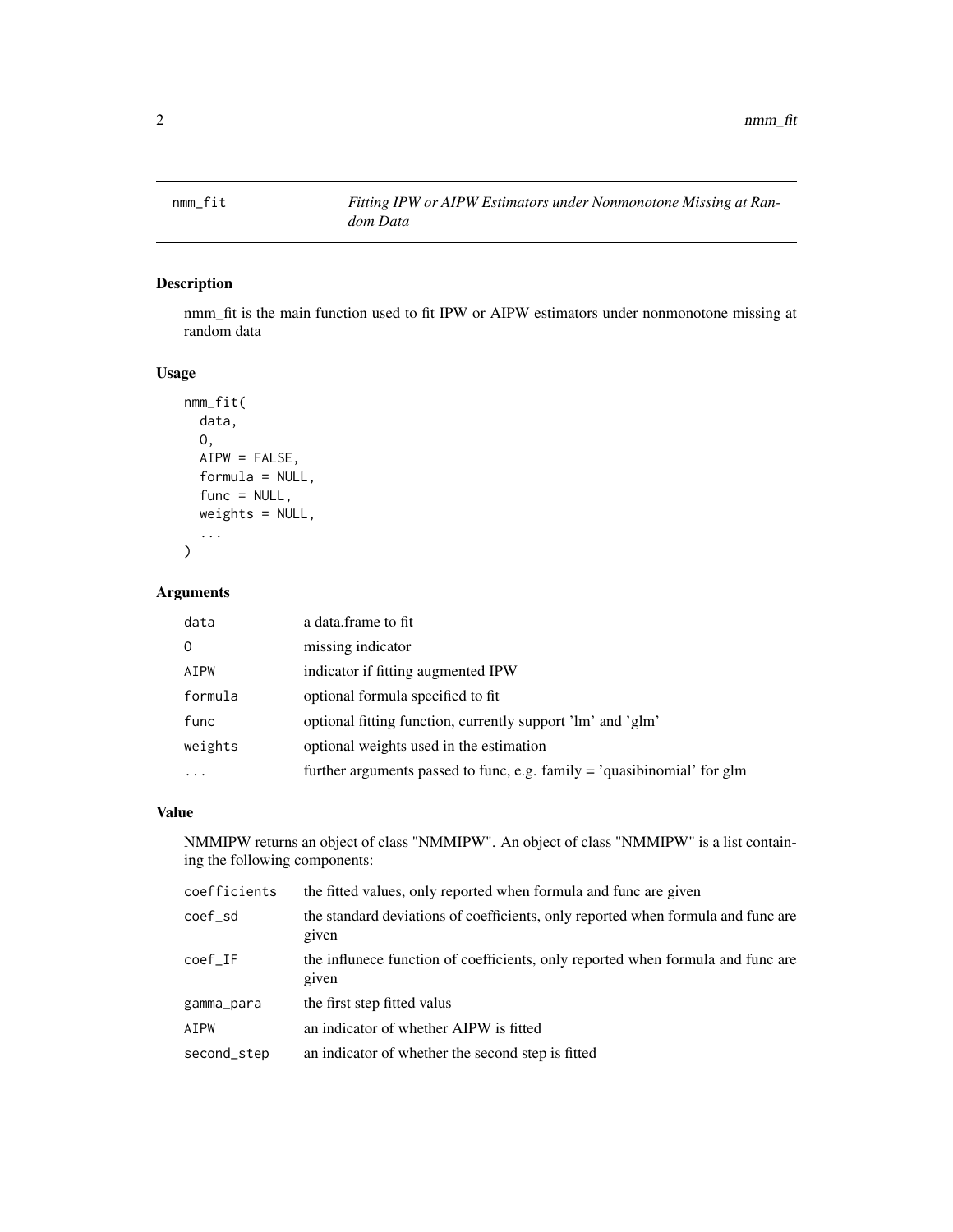<span id="page-2-0"></span>

| second fit | if second step fitted, we report the fit object                                                       |
|------------|-------------------------------------------------------------------------------------------------------|
| by_prod    | a list of by products that might be useful for users, including first step IF, jaco-<br>bian matrices |

#### Examples

```
n = 100
X = rnorm(n, 0, 1)Y = \text{rnorm}(n, 1 * X, 1)01 = \text{rbinom}(n, 1, 1/(1 + \exp(-1 - 0.5 * X)))02 = \text{rbinom}(n, 1, 1/(1 + \exp(+ 0.5 + 1 * Y)))0 = \text{cbind}(01, 02)df \le data.frame(Y = Y, X = X)
fit \leq nmm_fit(data = df, 0 = 0, formula = Y \sim X, func = lm)
```

| summary.NMMIPW | Summarizing IPW or AIPW Estimators under Nonmonotone Missing |  |  |  |
|----------------|--------------------------------------------------------------|--|--|--|
|                | at Random Data                                               |  |  |  |

#### Description

summary method for class "NMMIPW".

#### Usage

## S3 method for class 'NMMIPW' summary(object, ...)

```
## S3 method for class 'summary.NMMIPW'
print(x, \ldots)
```
#### Arguments

| object   | an object of class "NMMIPW", usually, a result of a call to NMMIPW.                       |
|----------|-------------------------------------------------------------------------------------------|
| $\cdots$ | further arguments passed to or from other methods.                                        |
| X        | an object of class "summary. NMMIPW", usually, a result of a call to sum-<br>mary.NMMIPW. |

#### Details

print.summary.NMMIPW tries to be smart about formatting coefficients, an estimated variance covariance matrix of the coefficients, Z-values and the corresponding P-values.

#### Value

The function summary.NMMIPW computes and returns a list of summary statistics of the fitted model given in object.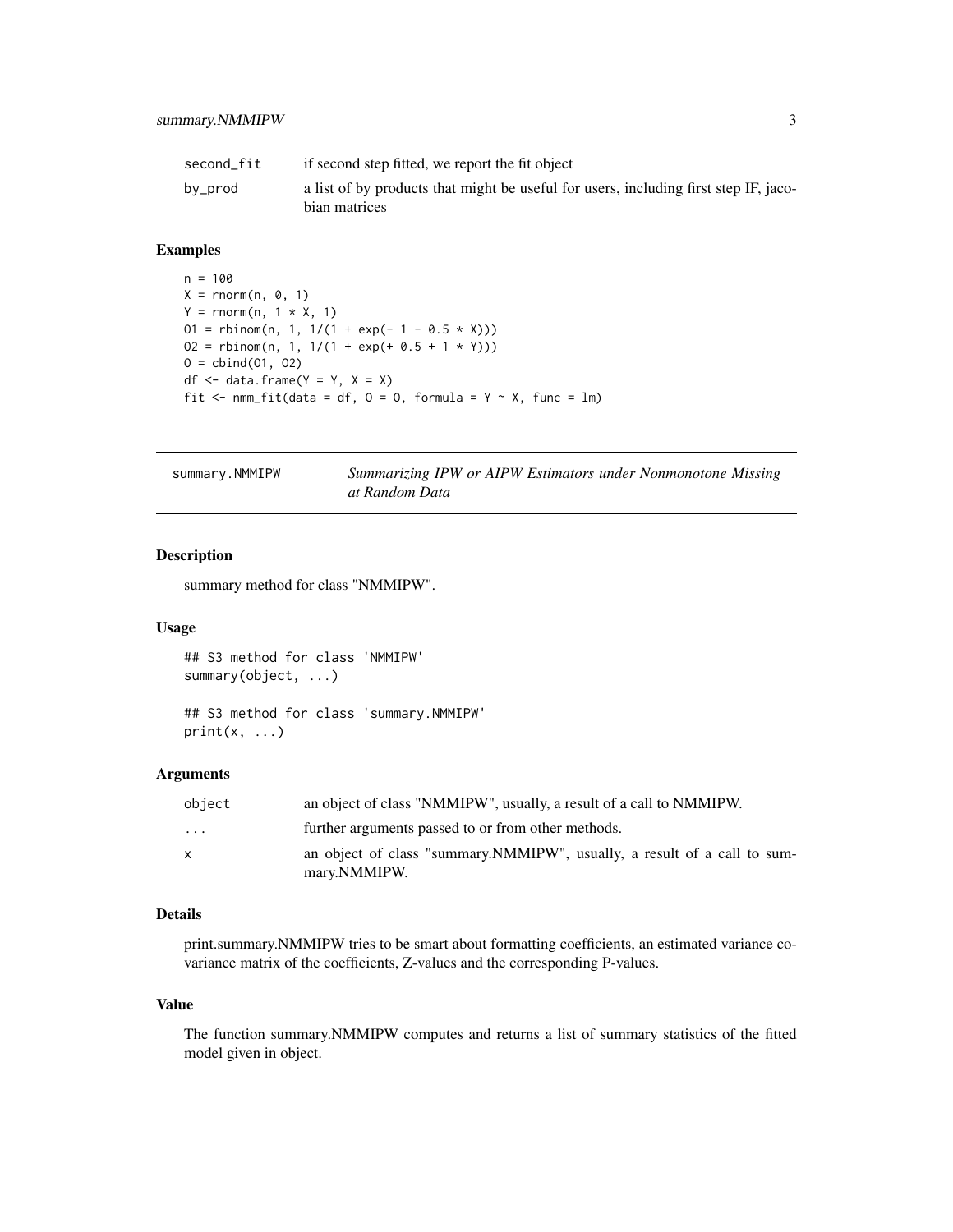#### Examples

```
n = 100
X = rnorm(n, 0, 1)Y = rnorm(n, 1 * X, 1)01 = \text{rbinom}(n, 1, 1/(1 + \exp(-1 - 0.5 * X)))02 = \text{rbinom}(n, 1, 1/(1 + \exp(+0.5 + 1 \times Y)))0 = \text{cbind}(01, 02)df \le data.frame(Y = Y, X = X)
fit \leq nmm_fit(data = df, 0 = 0, formula = Y \sim X, funct = lm)
summary(fit)
```